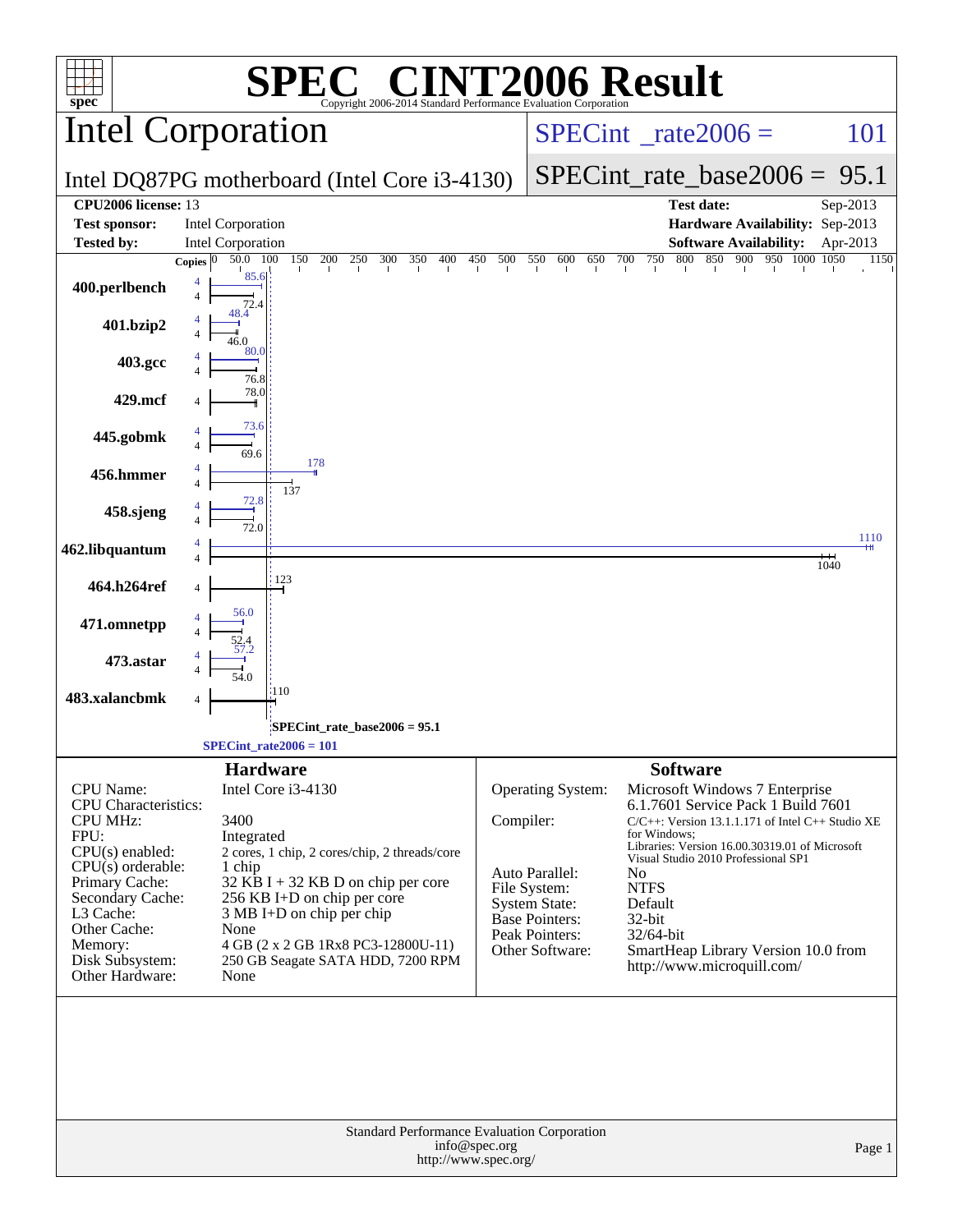

# Intel Corporation

 $SPECTnt_rate2006 = 101$ 

Intel DQ87PG motherboard (Intel Core i3-4130)

[SPECint\\_rate\\_base2006 =](http://www.spec.org/auto/cpu2006/Docs/result-fields.html#SPECintratebase2006) 95.1

### **[CPU2006 license:](http://www.spec.org/auto/cpu2006/Docs/result-fields.html#CPU2006license)** 13 **[Test date:](http://www.spec.org/auto/cpu2006/Docs/result-fields.html#Testdate)** Sep-2013

**[Test sponsor:](http://www.spec.org/auto/cpu2006/Docs/result-fields.html#Testsponsor)** Intel Corporation **[Hardware Availability:](http://www.spec.org/auto/cpu2006/Docs/result-fields.html#HardwareAvailability)** Sep-2013 **[Tested by:](http://www.spec.org/auto/cpu2006/Docs/result-fields.html#Testedby)** Intel Corporation **[Software Availability:](http://www.spec.org/auto/cpu2006/Docs/result-fields.html#SoftwareAvailability)** Apr-2013

### **[Results Table](http://www.spec.org/auto/cpu2006/Docs/result-fields.html#ResultsTable)**

|                    | <b>Base</b>               |                  |              |                |       |                | <b>Peak</b>              |               |                                  |              |                |              |                |              |
|--------------------|---------------------------|------------------|--------------|----------------|-------|----------------|--------------------------|---------------|----------------------------------|--------------|----------------|--------------|----------------|--------------|
| <b>Benchmark</b>   | <b>Copies</b>             | <b>Seconds</b>   | <b>Ratio</b> | <b>Seconds</b> | Ratio | <b>Seconds</b> | Ratio                    | <b>Copies</b> | <b>Seconds</b>                   | <b>Ratio</b> | <b>Seconds</b> | <b>Ratio</b> | <b>Seconds</b> | <b>Ratio</b> |
| 400.perlbench      |                           | 541              | 72.0         | 540            | 72.4  | 541            | 72.4                     |               | 456                              | 85.6         | 457            | 85.6         | 457            | 85.6         |
| 401.bzip2          |                           | 876              | 44.0         | 833            | 46.4  | 836            | 46.0                     | 4             | 796                              | 48.4         | 791            | 48.8         | 807            | 48.0         |
| $403.\mathrm{gcc}$ | 4                         | 421              | 76.4         | 415            | 77.6  | 418            | 76.8                     | 4             | 402                              | 80.0         | 402            | 80.0         | 402            | <b>80.0</b>  |
| $429$ .mcf         |                           | 468              | 78.0         | 467            | 78.0  | 488            | 74.8                     | 4             | 468                              | 78.0         | 467            | 78.0         | 488            | 74.8         |
| $445$ .gobmk       | 4                         | 604              | 69.6         | 604            | 69.6  | 602            | 69.6                     | 4             | 570                              | 73.6         | 571            | 73.6         | 571            | 73.6         |
| 456.hmmer          |                           | 273              | 137          | 272            | 137   | 272            | 138                      |               | 209                              | 179          | 213            | 175          | 210            | <b>178</b>   |
| $458$ .sjeng       | 4                         | 674              | 72.0         | 673            | 72.0  | 674            | 72.0                     | 4             | 663                              | 73.2         | 664            | 72.8         | 671            | 72.0         |
| 462.libquantum     |                           | 80.4             | 1030         | 79.5           | 1040  | 78.7           | 1050                     | 4             | 75.0                             | 1110         | 74.5           | 1110         | 74.3           | 1120         |
| 464.h264ref        | 4                         | 720              | 123          | 721            | 123   | 718            | 123                      | 4             | 720                              | 123          | 721            | 123          | 718            | 123          |
| 471.omnetpp        | 4                         | 478              | 52.4         | 478            | 52.4  | 478            | 52.4                     | 4             | 463                              | 54.0         | 446            | 56.0         | 445            | 56.0         |
| 473.astar          |                           | 522              | 53.6         | 518            | 54.4  | 518            | 54.0                     | 4             | 482                              | 58.4         | 489            | 57.2         | 490            | 57.2         |
| 483.xalancbmk      | 4                         | 250              | 110          | 252            | 110   | 251            | 110                      | 4             | 250                              | 110          | 252            | 110          | 251            | <b>110</b>   |
|                    | $\mathbf{D}$ $\mathbf{D}$ | <b>Allen 21.</b> |              | 1.3.1.41       |       |                | $D - 1.1 - 1.11 - 11.11$ |               | <b><i>Providence Address</i></b> |              |                |              |                |              |

Results appear in the [order in which they were run.](http://www.spec.org/auto/cpu2006/Docs/result-fields.html#RunOrder) Bold underlined text [indicates a median measurement.](http://www.spec.org/auto/cpu2006/Docs/result-fields.html#Median)

### **[Compiler Invocation Notes](http://www.spec.org/auto/cpu2006/Docs/result-fields.html#CompilerInvocationNotes)**

 To compile these binaries, the Intel Compiler 13.1 was set up to generate 32-bit binaries with the command: "ipsxe-comp-vars.bat ia32 vs2010" (shortcut provided in the Intel(r) Parallel Studio XE 2013 program folder)

### **[Submit Notes](http://www.spec.org/auto/cpu2006/Docs/result-fields.html#SubmitNotes)**

 Processes were bound to specific processors using the start command with the /affinity switch. The config file option 'submit' was used to generate the affinity mask for each process.

### **[Platform Notes](http://www.spec.org/auto/cpu2006/Docs/result-fields.html#PlatformNotes)**

 Sysinfo program C:\SPEC13.1/Docs/sysinfo \$Rev: 6775 \$ \$Date:: 2011-08-16 #\$ \8787f7622badcf24e01c368b1db4377c running on Clt00224D4FB715 Sat Sep 28 15:49:15 2013

 This section contains SUT (System Under Test) info as seen by some common utilities. To remove or add to this section, see: <http://www.spec.org/cpu2006/Docs/config.html#sysinfo>

 Trying 'systeminfo' OS Name : Microsoft Windows 7 Enterprise<br>OS Version : 6.1.7601 Service Pack 1 Build : 6.1.7601 Service Pack 1 Build 7601 System Manufacturer: INTEL\_ System Model : DQ87PG Processor(s) : 1 Processor(s) Installed. Continued on next page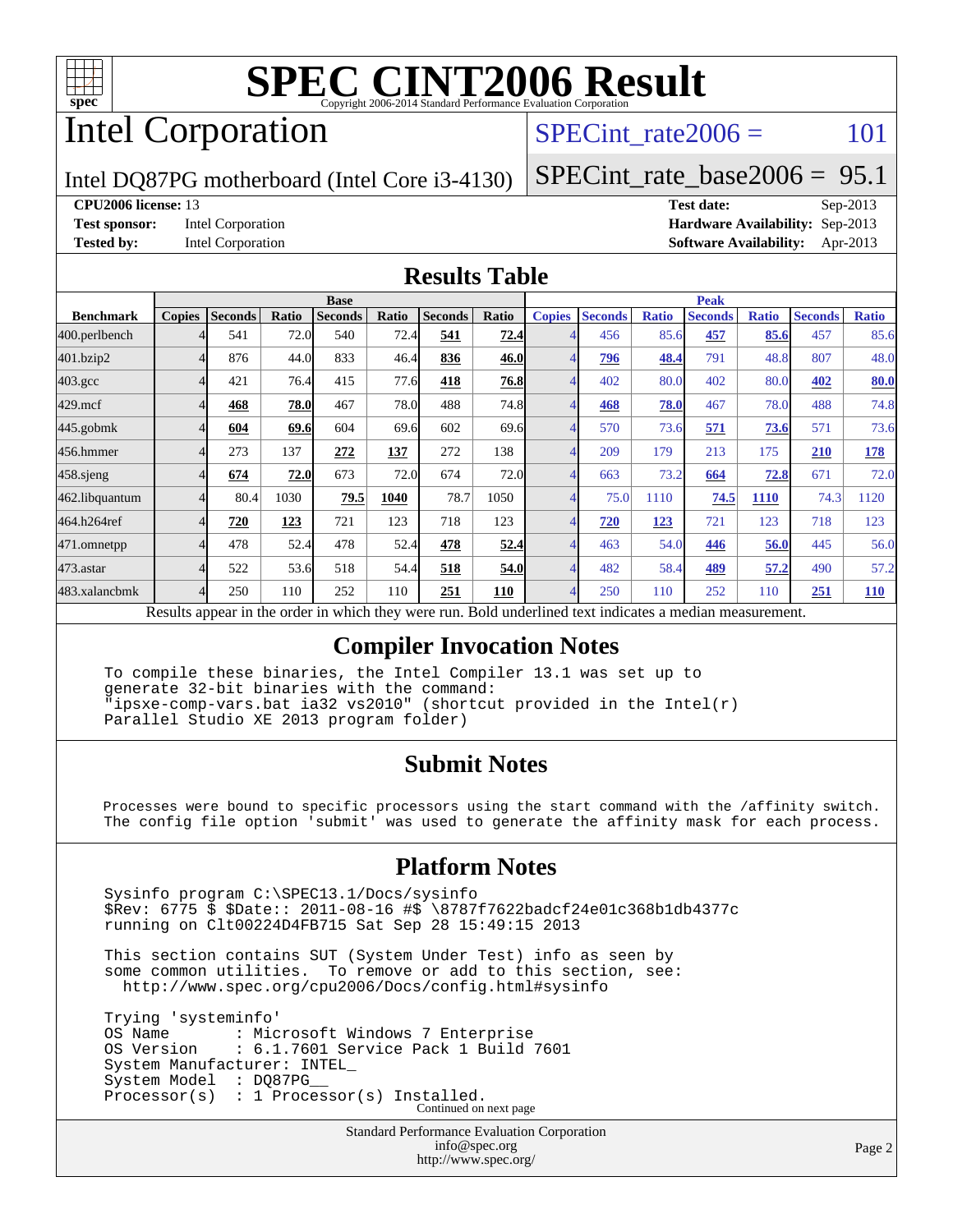

Intel Corporation

SPECint rate $2006 = 101$ 

Intel DQ87PG motherboard (Intel Core i3-4130)

**[Tested by:](http://www.spec.org/auto/cpu2006/Docs/result-fields.html#Testedby)** Intel Corporation **[Software Availability:](http://www.spec.org/auto/cpu2006/Docs/result-fields.html#SoftwareAvailability)** Apr-2013

[SPECint\\_rate\\_base2006 =](http://www.spec.org/auto/cpu2006/Docs/result-fields.html#SPECintratebase2006) 95.1 **[CPU2006 license:](http://www.spec.org/auto/cpu2006/Docs/result-fields.html#CPU2006license)** 13 **[Test date:](http://www.spec.org/auto/cpu2006/Docs/result-fields.html#Testdate)** Sep-2013 **[Test sponsor:](http://www.spec.org/auto/cpu2006/Docs/result-fields.html#Testsponsor)** Intel Corporation **[Hardware Availability:](http://www.spec.org/auto/cpu2006/Docs/result-fields.html#HardwareAvailability)** Sep-2013

**[Platform Notes \(Continued\)](http://www.spec.org/auto/cpu2006/Docs/result-fields.html#PlatformNotes)**

 [01]: Intel64 Family 6 Model 60 Stepping 3 GenuineIntel ~3400 Mhz BIOS Version : Intel(R) Corp. PGQ8710H.86A.0036.2013.0702.1908, 7/2/2013 Total Physical Memory: 3,749 MB

 Trying 'wmic cpu get /value' DeviceID L2CacheSize : 512 L3CacheSize : 3072 MaxClockSpeed : 3400 Name : Intel(R) Core(TM) i3-4130 CPU @ 3.40GHz NumberOfCores : 2 NumberOfLogicalProcessors: 4

 (End of data from sysinfo program) BIOS: SATA mode set to RAID Windows Disk Driver: Intel Rapid Storage Technology 12.5.0.1066 Windows Chipset Driver: Intel Chipset Driver 9.4.0.1027

### **[Component Notes](http://www.spec.org/auto/cpu2006/Docs/result-fields.html#ComponentNotes)**

 Tested systems can be used with Shin-G ATX case, PC Power and Cooling 1200W power supply Micron MT8JTF25664AZ-1G6 Series Memory DIMMs

### **[General Notes](http://www.spec.org/auto/cpu2006/Docs/result-fields.html#GeneralNotes)**

 Binaries compiled on a system with 1x Intel Core i7-860 CPU + 8GB memory using Windows 7 Enterprise 64-bit

## **[Base Compiler Invocation](http://www.spec.org/auto/cpu2006/Docs/result-fields.html#BaseCompilerInvocation)**

[C benchmarks](http://www.spec.org/auto/cpu2006/Docs/result-fields.html#Cbenchmarks): [icl -Qvc10](http://www.spec.org/cpu2006/results/res2014q3/cpu2006-20140701-30257.flags.html#user_CCbase_intel_icc_vc10_9607f3ecbcdf68042245f068e51b40c1) [-Qstd=c99](http://www.spec.org/cpu2006/results/res2014q3/cpu2006-20140701-30257.flags.html#user_CCbase_intel_compiler_c99_mode_1a3d110e3041b3ad4466830521bdad2a)

[C++ benchmarks:](http://www.spec.org/auto/cpu2006/Docs/result-fields.html#CXXbenchmarks) [icl -Qvc10](http://www.spec.org/cpu2006/results/res2014q3/cpu2006-20140701-30257.flags.html#user_CXXbase_intel_icc_vc10_9607f3ecbcdf68042245f068e51b40c1)

## **[Base Portability Flags](http://www.spec.org/auto/cpu2006/Docs/result-fields.html#BasePortabilityFlags)**

 403.gcc: [-DSPEC\\_CPU\\_WIN32](http://www.spec.org/cpu2006/results/res2014q3/cpu2006-20140701-30257.flags.html#b403.gcc_baseCPORTABILITY_DSPEC_CPU_WIN32) 464.h264ref: [-DWIN32](http://www.spec.org/cpu2006/results/res2014q3/cpu2006-20140701-30257.flags.html#b464.h264ref_baseCPORTABILITY_DWIN32) [-DSPEC\\_CPU\\_NO\\_INTTYPES](http://www.spec.org/cpu2006/results/res2014q3/cpu2006-20140701-30257.flags.html#b464.h264ref_baseCPORTABILITY_DSPEC_CPU_NO_INTTYPES) 483.xalancbmk: [-Qoption,cpp,--no\\_wchar\\_t\\_keyword](http://www.spec.org/cpu2006/results/res2014q3/cpu2006-20140701-30257.flags.html#user_baseCXXPORTABILITY483_xalancbmk_f-no_wchar_t_keyword_ec0ad4495a16b4e858bfcb29d949d25d)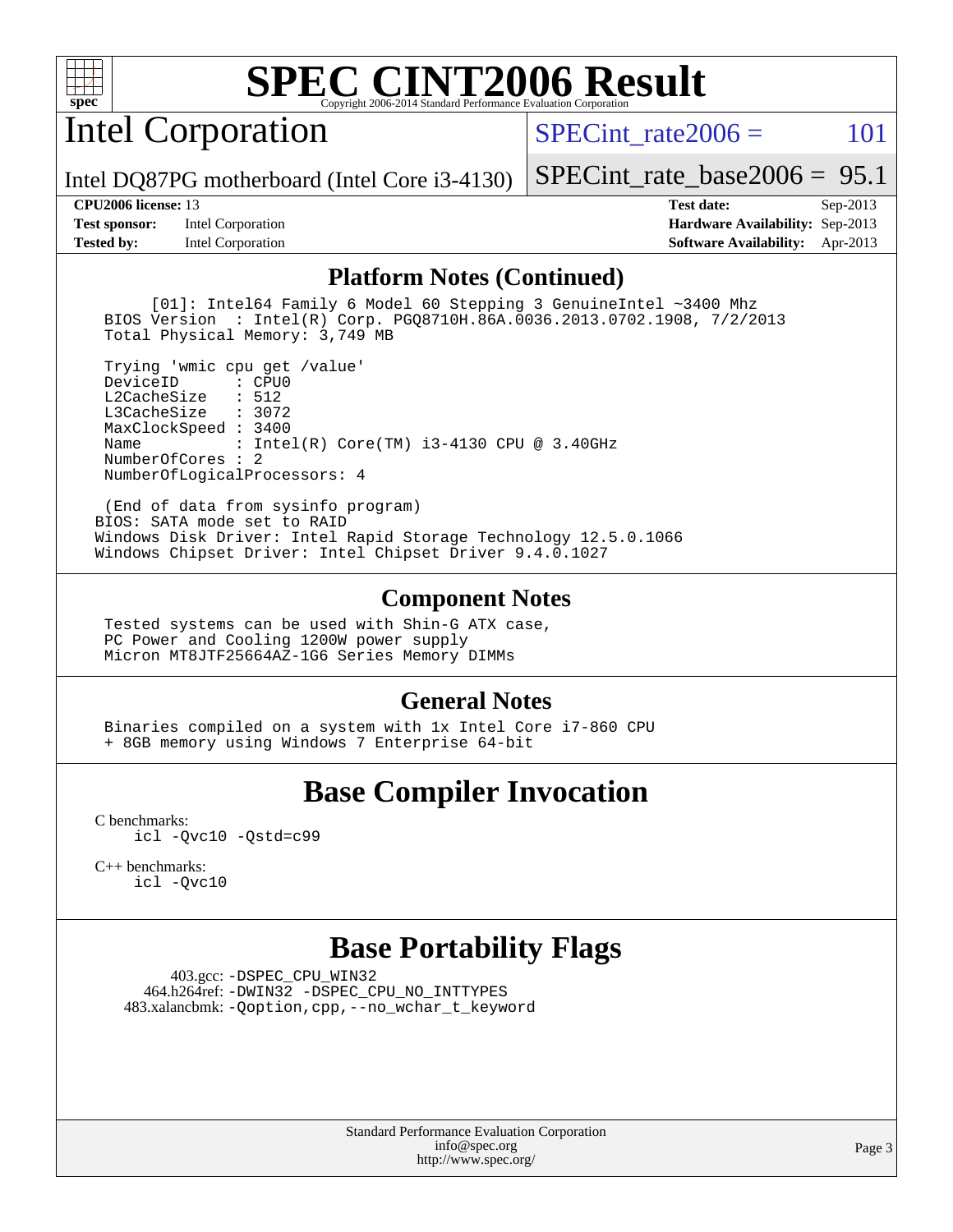

Intel Corporation

SPECint rate $2006 = 101$ 

Intel DQ87PG motherboard (Intel Core i3-4130)

**[Test sponsor:](http://www.spec.org/auto/cpu2006/Docs/result-fields.html#Testsponsor)** Intel Corporation **[Hardware Availability:](http://www.spec.org/auto/cpu2006/Docs/result-fields.html#HardwareAvailability)** Sep-2013

[SPECint\\_rate\\_base2006 =](http://www.spec.org/auto/cpu2006/Docs/result-fields.html#SPECintratebase2006) 95.1 **[CPU2006 license:](http://www.spec.org/auto/cpu2006/Docs/result-fields.html#CPU2006license)** 13 **[Test date:](http://www.spec.org/auto/cpu2006/Docs/result-fields.html#Testdate)** Sep-2013

**[Tested by:](http://www.spec.org/auto/cpu2006/Docs/result-fields.html#Testedby)** Intel Corporation **[Software Availability:](http://www.spec.org/auto/cpu2006/Docs/result-fields.html#SoftwareAvailability)** Apr-2013

### **[Base Optimization Flags](http://www.spec.org/auto/cpu2006/Docs/result-fields.html#BaseOptimizationFlags)**

[C benchmarks](http://www.spec.org/auto/cpu2006/Docs/result-fields.html#Cbenchmarks):

[-QxCORE-AVX2](http://www.spec.org/cpu2006/results/res2014q3/cpu2006-20140701-30257.flags.html#user_CCbase_f-QxAVX2_f98716b5f9e905f99c943c56f21bf430) [-Qipo](http://www.spec.org/cpu2006/results/res2014q3/cpu2006-20140701-30257.flags.html#user_CCbase_f-Qipo) [-O3](http://www.spec.org/cpu2006/results/res2014q3/cpu2006-20140701-30257.flags.html#user_CCbase_f-O3) [-Qprec-div-](http://www.spec.org/cpu2006/results/res2014q3/cpu2006-20140701-30257.flags.html#user_CCbase_f-Qprec-div-) [-Qopt-prefetch](http://www.spec.org/cpu2006/results/res2014q3/cpu2006-20140701-30257.flags.html#user_CCbase_f-Qprefetch_37c211608666b9dff9380561f602f0a8) [/F512000000](http://www.spec.org/cpu2006/results/res2014q3/cpu2006-20140701-30257.flags.html#user_CCbase_set_stack_space_98438a10eb60aa5f35f4c79d9b9b27b1)

[C++ benchmarks:](http://www.spec.org/auto/cpu2006/Docs/result-fields.html#CXXbenchmarks) [-QxCORE-AVX2](http://www.spec.org/cpu2006/results/res2014q3/cpu2006-20140701-30257.flags.html#user_CXXbase_f-QxAVX2_f98716b5f9e905f99c943c56f21bf430) [-Qipo](http://www.spec.org/cpu2006/results/res2014q3/cpu2006-20140701-30257.flags.html#user_CXXbase_f-Qipo) [-O3](http://www.spec.org/cpu2006/results/res2014q3/cpu2006-20140701-30257.flags.html#user_CXXbase_f-O3) [-Qprec-div-](http://www.spec.org/cpu2006/results/res2014q3/cpu2006-20140701-30257.flags.html#user_CXXbase_f-Qprec-div-) [-Qopt-prefetch](http://www.spec.org/cpu2006/results/res2014q3/cpu2006-20140701-30257.flags.html#user_CXXbase_f-Qprefetch_37c211608666b9dff9380561f602f0a8) [-Qcxx-features](http://www.spec.org/cpu2006/results/res2014q3/cpu2006-20140701-30257.flags.html#user_CXXbase_f-Qcxx_features_dbf36c8a6dba956e22f1645e4dcd4d98) [/F512000000](http://www.spec.org/cpu2006/results/res2014q3/cpu2006-20140701-30257.flags.html#user_CXXbase_set_stack_space_98438a10eb60aa5f35f4c79d9b9b27b1) [shlW32M.lib](http://www.spec.org/cpu2006/results/res2014q3/cpu2006-20140701-30257.flags.html#user_CXXbase_SmartHeap32_d106338dfda1a055705c9b519e07f096) [-link /FORCE:MULTIPLE](http://www.spec.org/cpu2006/results/res2014q3/cpu2006-20140701-30257.flags.html#user_CXXbase_link_force_multiple2_070fe330869edf77077b841074b8b0b6)

## **[Base Other Flags](http://www.spec.org/auto/cpu2006/Docs/result-fields.html#BaseOtherFlags)**

[C benchmarks](http://www.spec.org/auto/cpu2006/Docs/result-fields.html#Cbenchmarks):

403.gcc: [-Dalloca=\\_alloca](http://www.spec.org/cpu2006/results/res2014q3/cpu2006-20140701-30257.flags.html#b403.gcc_baseEXTRA_CFLAGS_Dalloca_be3056838c12de2578596ca5467af7f3)

# **[Peak Compiler Invocation](http://www.spec.org/auto/cpu2006/Docs/result-fields.html#PeakCompilerInvocation)**

[C benchmarks \(except as noted below\)](http://www.spec.org/auto/cpu2006/Docs/result-fields.html#Cbenchmarksexceptasnotedbelow):

[icl -Qvc10](http://www.spec.org/cpu2006/results/res2014q3/cpu2006-20140701-30257.flags.html#user_CCpeak_intel_icc_vc10_9607f3ecbcdf68042245f068e51b40c1) [-Qstd=c99](http://www.spec.org/cpu2006/results/res2014q3/cpu2006-20140701-30257.flags.html#user_CCpeak_intel_compiler_c99_mode_1a3d110e3041b3ad4466830521bdad2a)

456.hmmer: [C:\Program Files \(x86\)\Intel\Composer XE 2013.171/bin/intel64/icl.exe](http://www.spec.org/cpu2006/results/res2014q3/cpu2006-20140701-30257.flags.html#user_peakCCLD456_hmmer_intel_icc_64bit_a47adb23ffeeb40a4c72a454746f326c)

458.sjeng: [C:\Program Files \(x86\)\Intel\Composer XE 2013.171/bin/intel64/icl.exe](http://www.spec.org/cpu2006/results/res2014q3/cpu2006-20140701-30257.flags.html#user_peakCCLD458_sjeng_intel_icc_64bit_a47adb23ffeeb40a4c72a454746f326c)

 462.libquantum: [C:\Program Files \(x86\)\Intel\Composer XE 2013.171/bin/intel64/icl.exe](http://www.spec.org/cpu2006/results/res2014q3/cpu2006-20140701-30257.flags.html#user_peakCCLD462_libquantum_intel_icc_64bit_a47adb23ffeeb40a4c72a454746f326c) [-Qstd=c99](http://www.spec.org/cpu2006/results/res2014q3/cpu2006-20140701-30257.flags.html#user_peakCCLD462_libquantum_intel_compiler_c99_mode_1a3d110e3041b3ad4466830521bdad2a)

[C++ benchmarks \(except as noted below\):](http://www.spec.org/auto/cpu2006/Docs/result-fields.html#CXXbenchmarksexceptasnotedbelow) [icl -Qvc10](http://www.spec.org/cpu2006/results/res2014q3/cpu2006-20140701-30257.flags.html#user_CXXpeak_intel_icc_vc10_9607f3ecbcdf68042245f068e51b40c1)

473.astar: [C:\Program Files \(x86\)\Intel\Composer XE 2013.171/bin/intel64/icl.exe](http://www.spec.org/cpu2006/results/res2014q3/cpu2006-20140701-30257.flags.html#user_peakCXXLD473_astar_intel_icc_64bit_a47adb23ffeeb40a4c72a454746f326c)

## **[Peak Portability Flags](http://www.spec.org/auto/cpu2006/Docs/result-fields.html#PeakPortabilityFlags)**

 403.gcc: [-DSPEC\\_CPU\\_WIN32](http://www.spec.org/cpu2006/results/res2014q3/cpu2006-20140701-30257.flags.html#b403.gcc_peakCPORTABILITY_DSPEC_CPU_WIN32) 456.hmmer: [-DSPEC\\_CPU\\_P64](http://www.spec.org/cpu2006/results/res2014q3/cpu2006-20140701-30257.flags.html#suite_peakPORTABILITY456_hmmer_DSPEC_CPU_P64) 458.sjeng: [-DSPEC\\_CPU\\_P64](http://www.spec.org/cpu2006/results/res2014q3/cpu2006-20140701-30257.flags.html#suite_peakPORTABILITY458_sjeng_DSPEC_CPU_P64) 462.libquantum: [-DSPEC\\_CPU\\_P64](http://www.spec.org/cpu2006/results/res2014q3/cpu2006-20140701-30257.flags.html#suite_peakPORTABILITY462_libquantum_DSPEC_CPU_P64) 464.h264ref: [-DWIN32](http://www.spec.org/cpu2006/results/res2014q3/cpu2006-20140701-30257.flags.html#b464.h264ref_peakCPORTABILITY_DWIN32) [-DSPEC\\_CPU\\_NO\\_INTTYPES](http://www.spec.org/cpu2006/results/res2014q3/cpu2006-20140701-30257.flags.html#b464.h264ref_peakCPORTABILITY_DSPEC_CPU_NO_INTTYPES) 473.astar: [-DSPEC\\_CPU\\_P64](http://www.spec.org/cpu2006/results/res2014q3/cpu2006-20140701-30257.flags.html#suite_peakPORTABILITY473_astar_DSPEC_CPU_P64) 483.xalancbmk: [-Qoption,cpp,--no\\_wchar\\_t\\_keyword](http://www.spec.org/cpu2006/results/res2014q3/cpu2006-20140701-30257.flags.html#user_peakCXXPORTABILITY483_xalancbmk_f-no_wchar_t_keyword_ec0ad4495a16b4e858bfcb29d949d25d)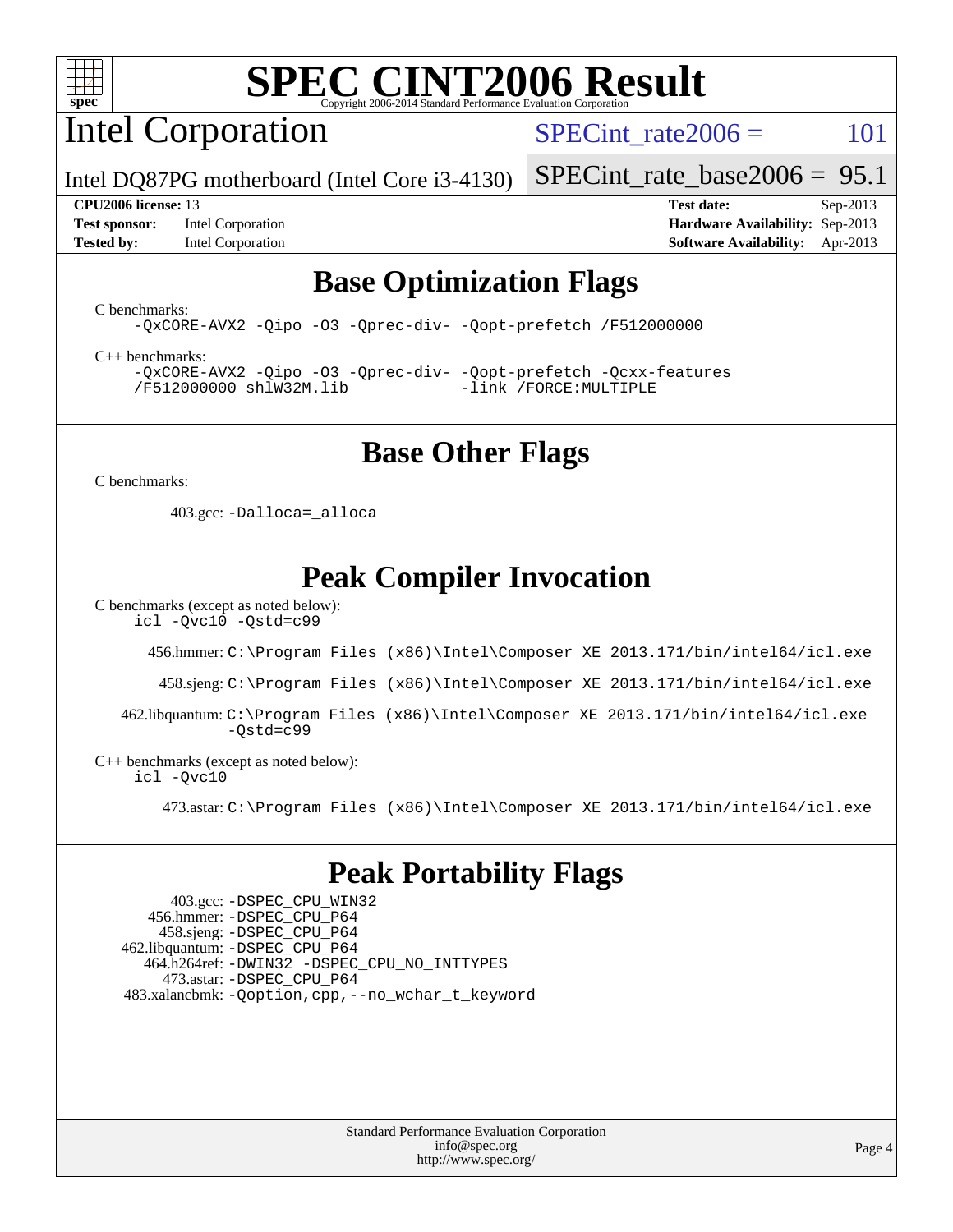

Intel Corporation

 $SPECTnt_rate2006 = 101$ 

Intel DQ87PG motherboard (Intel Core i3-4130)

### [SPECint\\_rate\\_base2006 =](http://www.spec.org/auto/cpu2006/Docs/result-fields.html#SPECintratebase2006) 95.1

| <b>Test sponsor:</b> | Intel Corporation |
|----------------------|-------------------|
| <b>Tested by:</b>    | Intel Corporation |

**[CPU2006 license:](http://www.spec.org/auto/cpu2006/Docs/result-fields.html#CPU2006license)** 13 **[Test date:](http://www.spec.org/auto/cpu2006/Docs/result-fields.html#Testdate)** Sep-2013 **[Hardware Availability:](http://www.spec.org/auto/cpu2006/Docs/result-fields.html#HardwareAvailability)** Sep-2013 **[Software Availability:](http://www.spec.org/auto/cpu2006/Docs/result-fields.html#SoftwareAvailability)** Apr-2013

# **[Peak Optimization Flags](http://www.spec.org/auto/cpu2006/Docs/result-fields.html#PeakOptimizationFlags)**

### [C benchmarks](http://www.spec.org/auto/cpu2006/Docs/result-fields.html#Cbenchmarks):

|                                 | $400.$ perlbench: $-\Qx \text{CORE}-\text{AVX2}(pass 2)$ $-\text{Qprof\_gen}(pass 1)$ $-\text{Qprof\_use}(pass 2)$<br>-Qipo -03 -Qprec-div- -Qansi-alias -Qopt-prefetch<br>/F512000000 shlW32M.lib<br>-link /FORCE: MULTIPLE |  |  |  |
|---------------------------------|------------------------------------------------------------------------------------------------------------------------------------------------------------------------------------------------------------------------------|--|--|--|
|                                 | 401.bzip2: -QxCORE-AVX2(pass 2) -Qprof_gen(pass 1) -Qprof_use(pass 2)<br>-Qipo -03 -Qprec-div- -Qopt-prefetch -Qansi-alias<br>/F512000000                                                                                    |  |  |  |
|                                 | 403.gcc: -QxCORE-AVX2(pass 2) -Qprof_gen(pass 1) -Qprof_use(pass 2)<br>-Qipo -03 -Qprec-div- -Qopt-prefetch /F512000000                                                                                                      |  |  |  |
|                                 | 429.mcf:basepeak = yes                                                                                                                                                                                                       |  |  |  |
|                                 | 445.gobmk: -QxCORE-AVX2(pass 2) -Qprof_gen(pass 1) -Qprof_use(pass 2)<br>-Qipo -02 -Qprec-div- -Qansi-alias /F512000000                                                                                                      |  |  |  |
|                                 | 456.hmmer: -Qauto-ilp32 -QxCORE-AVX2(pass 2) -Qprof_gen(pass 1)<br>-Oprof_use(pass 2) -Oipo -O3 -Oprec-div- -Oopt-prefetch<br>/F512000000                                                                                    |  |  |  |
|                                 | 458.sjeng: -Qauto-ilp32 -QxCORE-AVX2(pass 2) -Qprof_gen(pass 1)<br>-Qprof_use(pass 2) -Qipo -03 -Qprec-div- -Qunroll4<br>/F512000000                                                                                         |  |  |  |
|                                 | 462.libquantum: -Qauto-ilp32 -QxCORE-AVX2 -Qipo -03 -Qprec-div-<br>-Qopt-prefetch /F512000000                                                                                                                                |  |  |  |
|                                 | $464.h264$ ref: basepeak = yes                                                                                                                                                                                               |  |  |  |
| C++ benchmarks:                 |                                                                                                                                                                                                                              |  |  |  |
|                                 | 471.omnetpp: -QxCORE-AVX2(pass 2) -Qprof_gen(pass 1) -Qprof_use(pass 2)<br>-Qipo -03 -Qprec-div- -Qansi-alias<br>-Qopt-ra-region-strategy=block /F512000000 shlW32M.lib<br>-link /FORCE: MULTIPLE                            |  |  |  |
|                                 | 473.astar: -Qauto-ilp32 -QxCORE-AVX2 -Qipo -O3 -Qprec-div-<br>-Oopt-prefetch /F512000000 shlW64M.lib<br>-link /FORCE: MULTIPLE                                                                                               |  |  |  |
| $483.xalanchmk: basepeak = yes$ |                                                                                                                                                                                                                              |  |  |  |
| <b>Peak Other Flags</b>         |                                                                                                                                                                                                                              |  |  |  |
| C benchmarks:                   |                                                                                                                                                                                                                              |  |  |  |
| Continued on next page          |                                                                                                                                                                                                                              |  |  |  |
|                                 |                                                                                                                                                                                                                              |  |  |  |